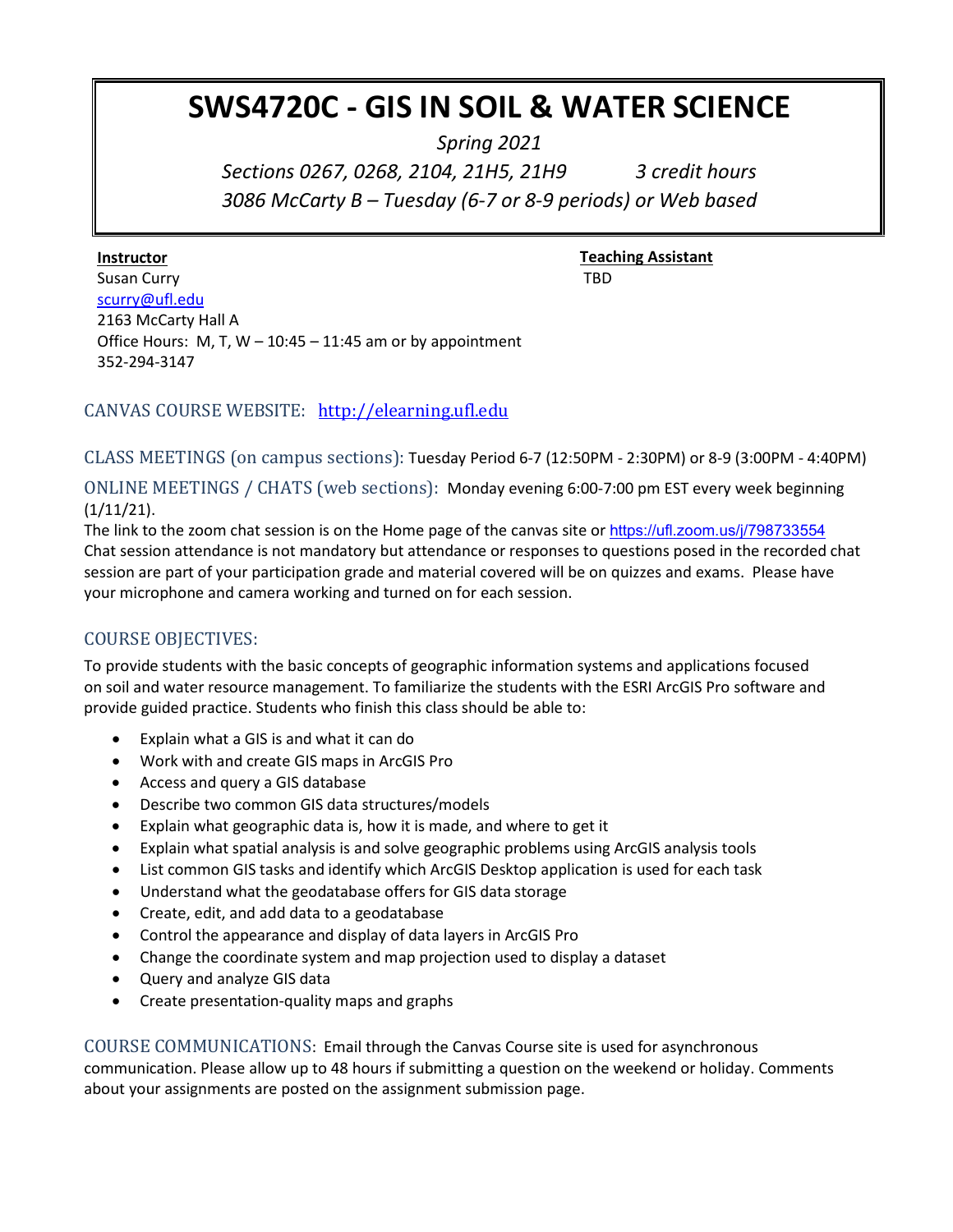# PREREQUISITES:

Basic knowledge in Computer file management, high-speed Internet access (e.g. DSL, cable modem, or satellite modem) and in geography, statistics, and soil science/land resources are expected. DELIVERY MODE:

Course material is provided via **Canvas**[: https://elearning.ufl.edu/](https://elearning.ufl.edu/) (Including annotated Power Point slides, reading material in pdf format, library of GIS video clips, quizzes, and hyperlinks)

Virtual computer lab is used for GIS assignments: https://vdi.ifas.ufl.edu

The virtual computer lab provides 24/7 access to the ArcGIS Pro software package and spatial datasets that will be used for the assignments. Please logout after use to free that system for another user. Note: You must logout from the virtual computer (not just close the window) to release your session and make the virtual lab available to other students.

## SOFTWARE:

In this course the ArcGIS Pro Version 2.6 (Environmental Systems Research Institute, Redlands, CA) software is used including the components ArcCatalog, GIS Online and ArcEditor. The following extensions will be used: Spatial Analyst and 3D Analyst.

Other supporting software packages available in the virtual computer lab include: MS Office Suite-MS Word, PowerPoint, Excel and Access.

## REQUIRED TEXTBOOK:

Gorr W. and Kristen Kurland. 2021. GIS Tutorial for ArcGIS Pro 2.6. ESRI Press. Redlands, California. ISBN 978- 1-58948-589-1

Required textbook comes with software and free trial license: A student may use the software on their own computers instead of the virtual lab. If this is your choice, no technical help for setup/debugging problems will be provided by the instructor.

## RECOMMENDED READING:



Essentials of Geographic Information Systems (Open Textbook Library)

Campbell, Jonathan UCLA, MIchael Shin, UCLA. 2011[. Saylor Foundation](http://www.saylor.org/site/textbooks/Essentials%20of%20Geographic%20Information%20Systems.pdf)

ISBN 13: 9781453321966

[https://saylordotorg.github.io/text\\_essentials-of-geographic-information-systems/](https://saylordotorg.github.io/text_essentials-of-geographic-information-systems/)

#### OTHER RESOURCES:

 $\smile$ 

ESRI online forums and support YouTube Gis.stackexchange.com Google Earth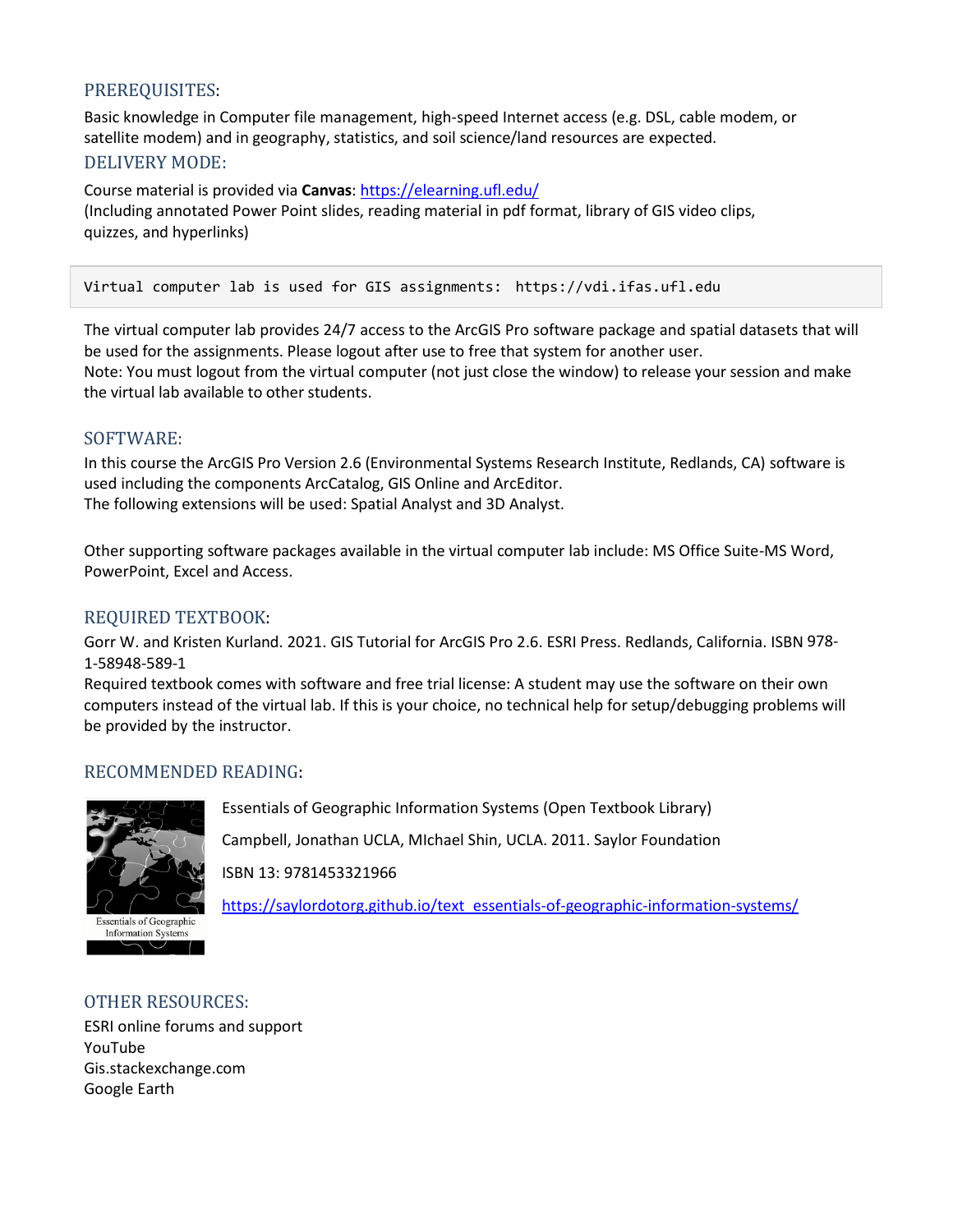# GRADING

| <b>Assignments</b>                        | 40%  |
|-------------------------------------------|------|
| 2 Exams                                   | 20%  |
| <b>Quizzes</b>                            | 10%  |
| Project                                   | 20%  |
| <b>Course participation - discussions</b> | 10%  |
| <b>TOTAL</b>                              | 100% |

Assignments are worth 10 to 50 points depending on difficulty. A grading rubric and additional instructions for submission will be provided with each assignment. Late assignments will be accepted for 3 days after the submission date and will lose 10% of the grade per day that they are late. After 3 days (including Saturdays and Sundays) the assignment will no longer be accepted, and the student will receive a zero for that assignment. Start your assignments early, technical difficulties seem to always occur the night before an assignment is due. Several of these assignments can take over 5 hours to complete. They are not hard, but **they are time consuming**.

Study the learning material provided on the course web site and textbooks. The participation grade is based on active participation in class activities, tutorial screen shot submissions and postings on the discussion board. All hands-on assignments, the exam, and the GIS project must be completed and stored within the virtual computer lab where output files are written to individual private student user folders (identified by their Gatorlink username). These files can be viewed by the instructor and TA and serve as proof that an assignment, exam, or project was conducted by a student enrolled in this course. The instructor and TA are available for questions as they arise.

Students are encouraged to ask questions about the assignments and learning materials in the General Discussion Board (under Discussions tab) to be shared and viewable to everybody in class. The instructor or TA will post answers to questions within 48 hours (another reason to start assignments early). You may contact the instructor through Canvas email, UFL email or by phone (M-F). A response can be expected within 24 hours during the week and 48 hours on the weekends.

|    | 90-100   |    | 70-76.99 |
|----|----------|----|----------|
| B+ | 87-89.99 | D+ | 67-69.99 |
| B  | 80-86.99 | I) | 60-64.99 |
| ົ+ | 77-79.99 |    | <60      |

#### GRADING SCALE:

## COURSE MODULES:

Module 1: Intro to Geographic Information Systems (GIS) Introduction: Course Mechanics. IFAS Virtual Lab.

Introduction to the basic components and structure of GIS. Geographic concepts, definitions and data formats will be introduced. Introduction to the ArcGIS Pro software. Examples of how a GIS can be used. Introduction to the fundamentals of basic map design (cartography)

#### Module 2: Data Models

Common spatial data models (vector, raster and TIN) and map basics. We will discuss the differences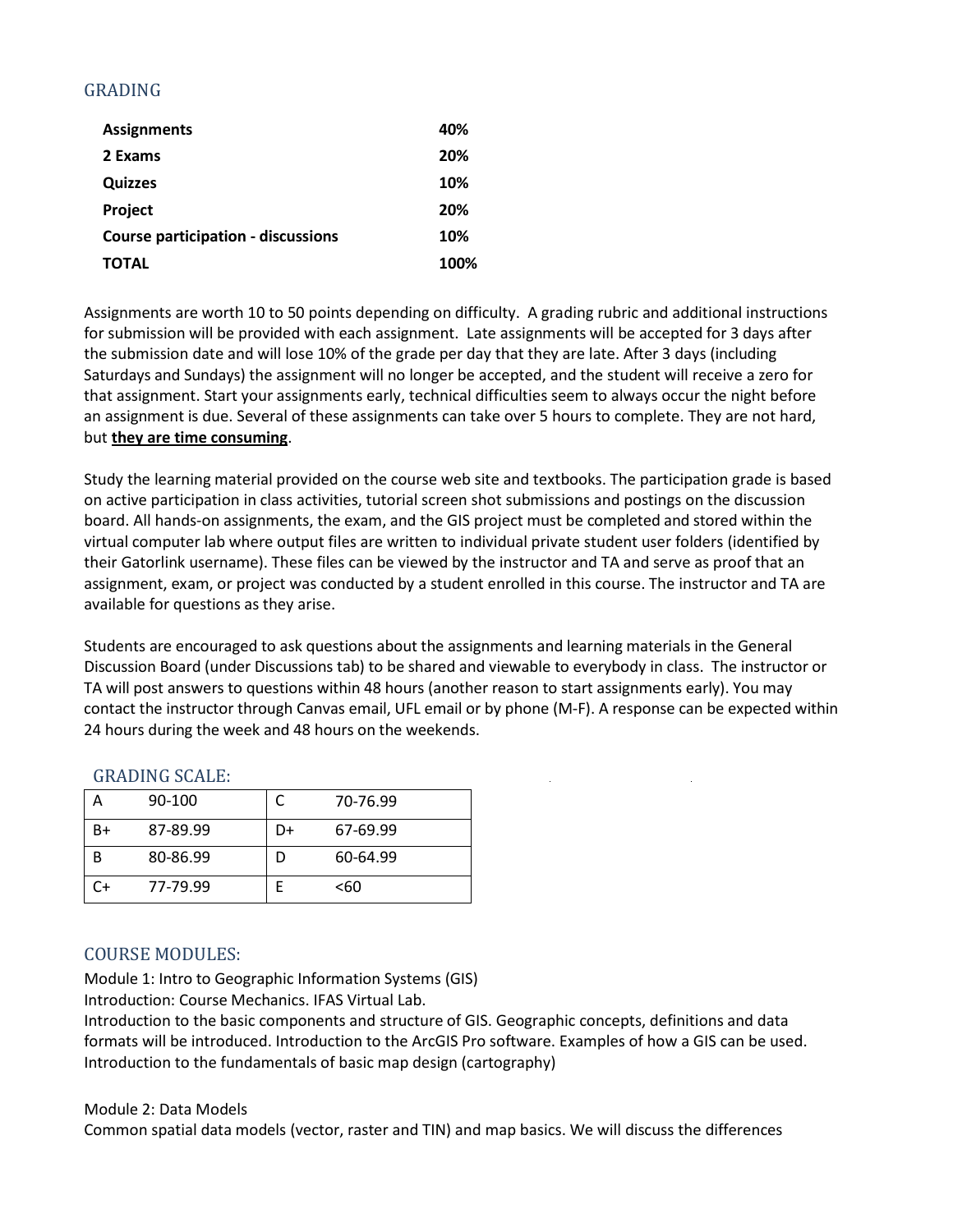between raster and vector formats and the advantages and disadvantages when using these different formats.

#### Module 3: Geodatabases and Attribute data

In this module you will learn about database management of spatial data, attribute tables and metadata. You will learn what a geodatabase is and the benefits of organizing your data into a geodatabase. Introduction to relational databases, table operations and queries.

#### Module 4: Map Projections

This module provides an overview of geographic coordinate systems and map projections. You will be introduced to basic geodesy, datums, coordinate systems, and map projections.

#### Module 5: Data Sources and Entry

Introduce the students to the many type of digital data that are available through government agencies and online. Practice downloading and manipulating digital data for project use. In this module you will be introduced to digitizing data for GIS systems.

#### Module 6: Basic Spatial Data Analysis

An overview of multiple vector-based and raster-based (local, focal, zonal and global) spatial operations will be provided. You will learn how to create new spatial datasets and how to edit existing spatial datasets. Examine some basic spatial analysis operations such as Clip, Intersect, and Union.

#### Module 7: Topics in Raster Analysis

This module will introduce map algebra and local functions which can be used in a GIS analysis. Look at some basics for raster data analysis. Understand map algebra, local, neighborhood and zonal functions.

#### Module 8: Remote Sensing and Digital Data

In this module you will be introduced to the different methods of collecting/digitizing data for GIS systems such as GNSS, GPS, aerial and satellite images. Examine aerial photographs and satellite scans and their uses in GIS. Understand what orthographic images are and how they are developed.

#### Module 9: Project

In this module you will work to develop a GIS project.

## ACADEMIC HONESTY:

As a student at the University of Florida, you have committed yourself to uphold the Honor Code, which includes the following pledge: "*We, the members of the University of Florida community, pledge to hold ourselves and our peers to the highest standards of honesty and integrity."* You are expected to exhibit behavior consistent with this commitment to the UF academic community, and on all work submitted for credit at the University of Florida, the following pledge is either required or implied: *"On my honor, I have neither given nor received unauthorized aid in doing this assignment*."

It is assumed that you will complete all work independently in each course unless the instructor provides explicit permission for you to collaborate on course tasks (e.g. assignments, papers, quizzes, exams). Furthermore, as part of your obligation to uphold the Honor Code, you should report any condition that facilitates academic misconduct to appropriate personnel. It is your individual responsibility to know and comply with all university policies and procedures regarding academic integrity and the Student Honor Code. Violations of the Honor Code at the University of Florida will not be tolerated. Violations will be reported to the Dean of Students Office for consideration of disciplinary action. For more information regarding the Student Honor Code, please see[: http://www.dso.ufl.edu/sccr/process/student-](http://www.dso.ufl.edu/sccr/process/student-conduct-honor-code) [conduct-honor-code.](http://www.dso.ufl.edu/sccr/process/student-conduct-honor-code)